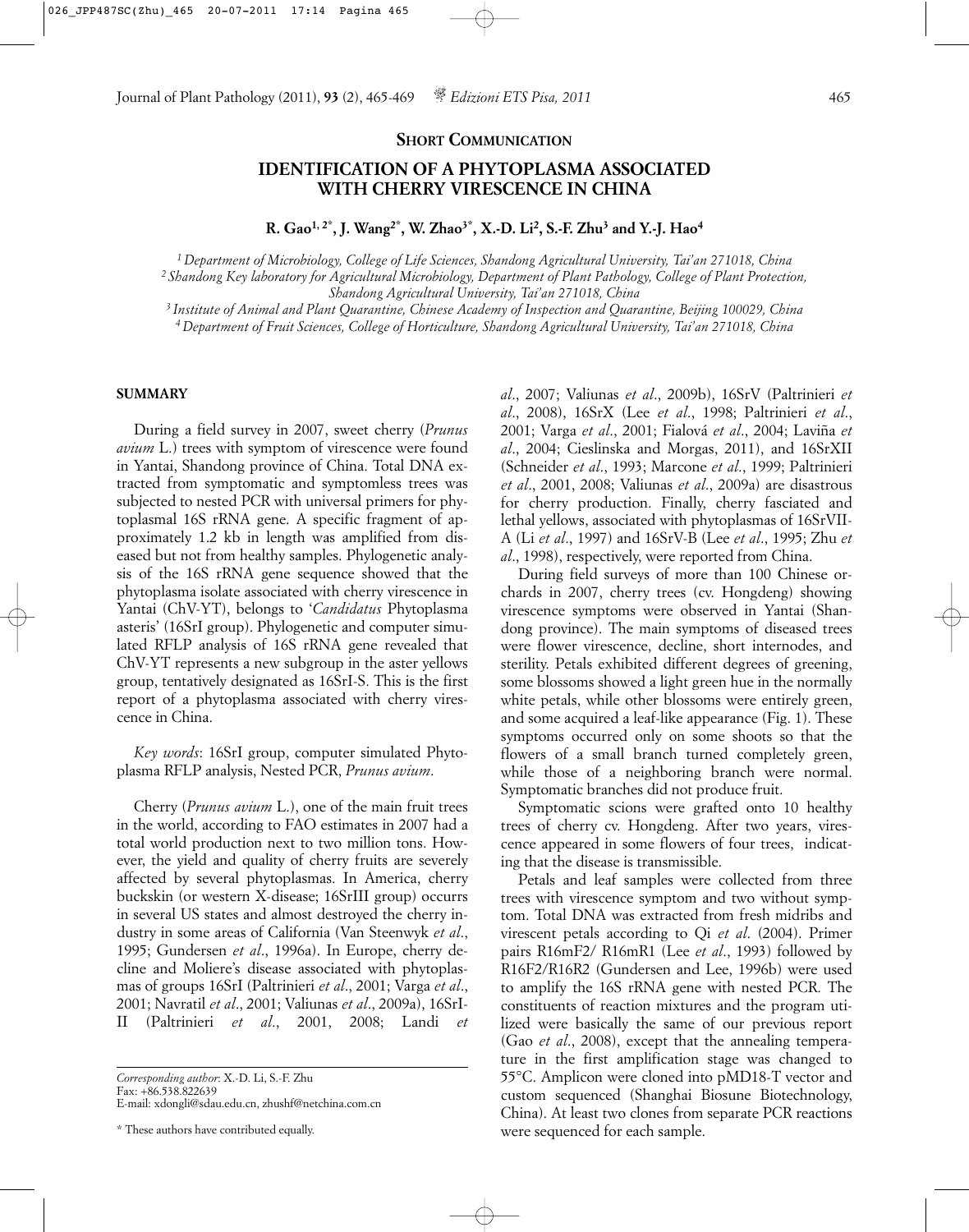| Serial | Strain/<br>Accession number  | 1    | 2    | 3    | 4    | 5    | 6    |      | 8    | 9    | 10   | 11   |
|--------|------------------------------|------|------|------|------|------|------|------|------|------|------|------|
|        | 16SrI-A/AY389828             | 1.00 |      |      |      |      |      |      |      |      |      |      |
| 2      | 16SrI-B/M30790               | 0.92 | 1.00 |      |      |      |      |      |      |      |      |      |
| 3      | 16SrI-C/AF222065             | 0.91 | 0.93 | 1.00 |      |      |      |      |      |      |      |      |
| 4      | 16SrI-D/AY265206             | 0.91 | 0.97 | 0.90 | 1.00 |      |      |      |      |      |      |      |
| 5      | 16SrI-E/Y265213              | 0.91 | 0.93 | 0.92 | 0.90 | 1.00 |      |      |      |      |      |      |
| 6      | 16SrI-F/AY265211             | 0.86 | 0.88 | 0.87 | 0.85 | 0.87 | 1.00 |      |      |      |      |      |
|        | 16SrI-K/U96616               | 0.86 | 0.69 | 0.85 | 0.85 | 0.90 | 0.90 | 1.00 |      |      |      |      |
| 8      | 16SrI-O/F268405              | 0.86 | 0.87 | 0.80 | 0.85 | 0.80 | 0.74 | 0.80 | 1.00 |      |      |      |
| 9      | 16SrI-P/AF503568             | 0.92 | 0.94 | 0.93 | 0.91 | 0.93 | 0.94 | 0.92 | 0.80 | 1.00 |      |      |
| 10     | 16SrI-Q/AY034089             | 0.84 | 0.92 | 0.89 | 0.89 | 0.85 | 0.86 | 0.78 | 0.80 | 0.86 | 1.00 |      |
| 11     | 16SrI-S/M148153<br>(ChV –YT) | 0.85 | 0.91 | 0.87 | 0.88 | 0.85 | 0.79 | 0.80 | 0.82 | 0.85 | 0.83 | 1.00 |

**Table 1.** Similarity coefficients derived from analysis of virtual RFLP patterns.

The similarity coefficient of 16S rRNA gene sequences was calculated automatically by Perl program according to Wei *et al*. (2008).



**Fig. 1.** Symptoms of cherry virescence. A. Branches of healthy (left) and infected (right) sweet cherry trees. B. Symptomatic and symptomless flowers on the same branch of a phytoplasma-infected sweet cherry tree. C. Flowers from a phytoplasma-infected tree (healthy flower on the left).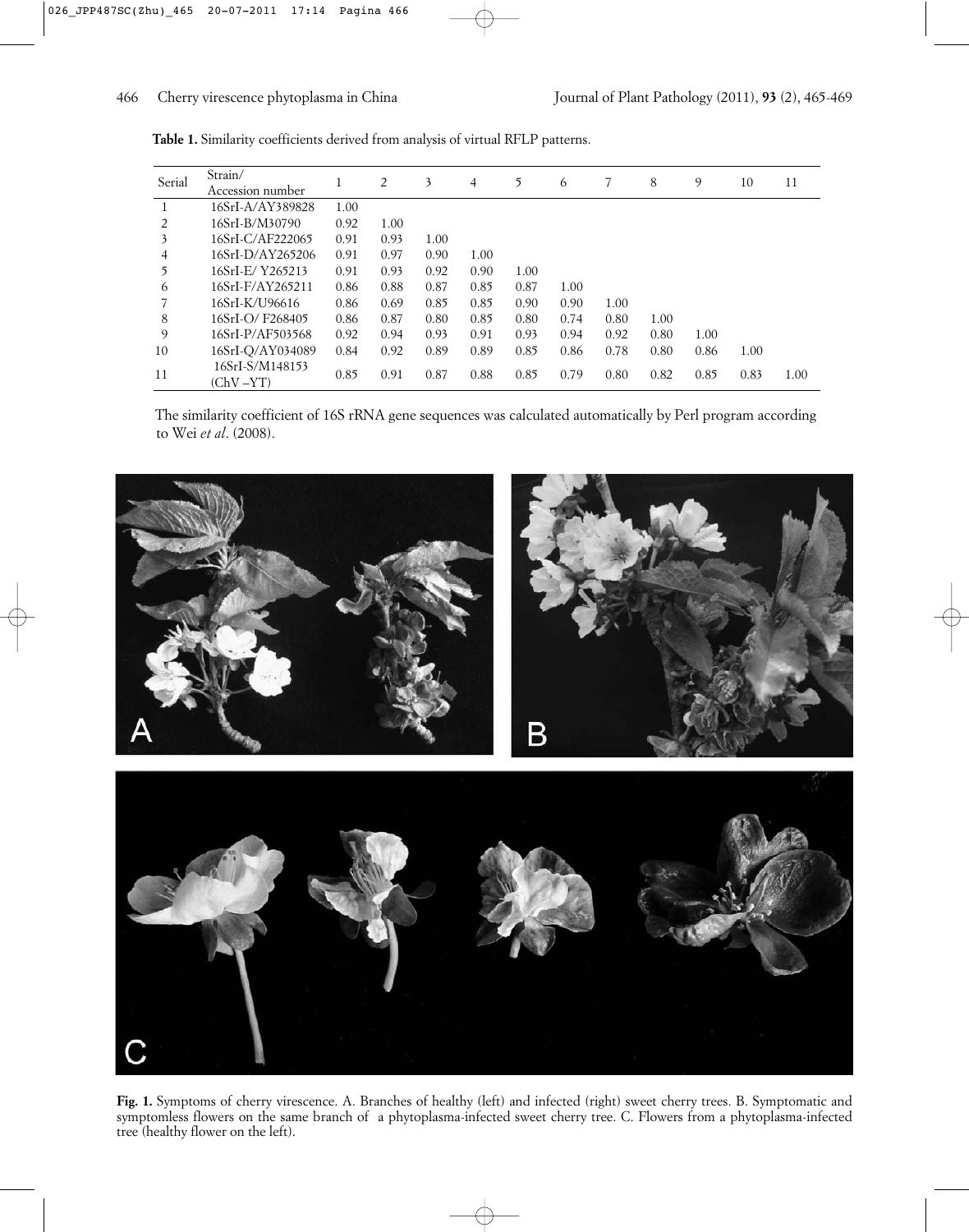A fragment 1,236 bp in length was amplified from virescent samples with universal primers for the 16S rRNA gene, but not from healthy cherry trees. Sequences from each clone from the three samples were identical and deposited in GenBank (accession No. HQ148153). The potential phytoplasma associated with cherry virescence was designated as ChV-YT.

Nucleotide sequences similarity calculation and multiple sequences alignment conducted using DNAStar (LASERGENE software) showed that the 16S rRNA gene sequence of ChV-YT had similarity of 98.9-99.4% with phytoplasmas of the aster yellows group (16SrI group), and of 91.9-92.5% and 90.3-90.5% with those of the 16SrX and 16SrV groups, respectively. It was also found that ChV-YT had similarity of 99.2% with both cherry little leaf phytoplasma (16SrI-Q; accession No. AY034089) and paulownia witches'-broom phytoplasma (16SrI-D; accession No. AY265206), and the highest similarity (99.4%) with the OAY reference strain of *Candidatus* Phytoplasma asteris (*Ca*. P. asteris) (16Sr I-B; accession No. M30790).

A phylogenetic tree was constructed with sequences of the 16S rRNA gene, using the neighbour joining and maximum parsimony methods implemented in MEGA 4.0 (Tamura *et al*., 2007) and bootstrap analysis with 1000 replicates for evaluating the significance of the internal branches. In this tree, ChV-YT formed a subbranch with aster yellows phytoplasma (AF268405; 16SrI-O), cherry little leaf phytoplasma (AY034089; 16SI-Q) and cherry proliferation phytoplasma (FJ231729; 16SI-B) (Fig. 2).

Furthermore, the 16S rRNA gene sequences of ChV-



**Fig. 2.** Phylogenetic tree based on 16S rRNA gene of the phytoplasma associated with cherry virescence and other 24 phytoplasmal strains. The tree was constructed by neighbour-joining analysis (MEGA, version 4.0) obtained from aligning partial nucleotide sequence of the 16S rRNA from the phytoplasma infecting sweet cherry trees and phytoplasmal reference strains available in GenBank. The data were replicated 1000 times and the bootstrap values >70% are given at the nodes of the phylogenetic tree. The scale bar represents a distance of 0.02 substitutions per nucleotide site.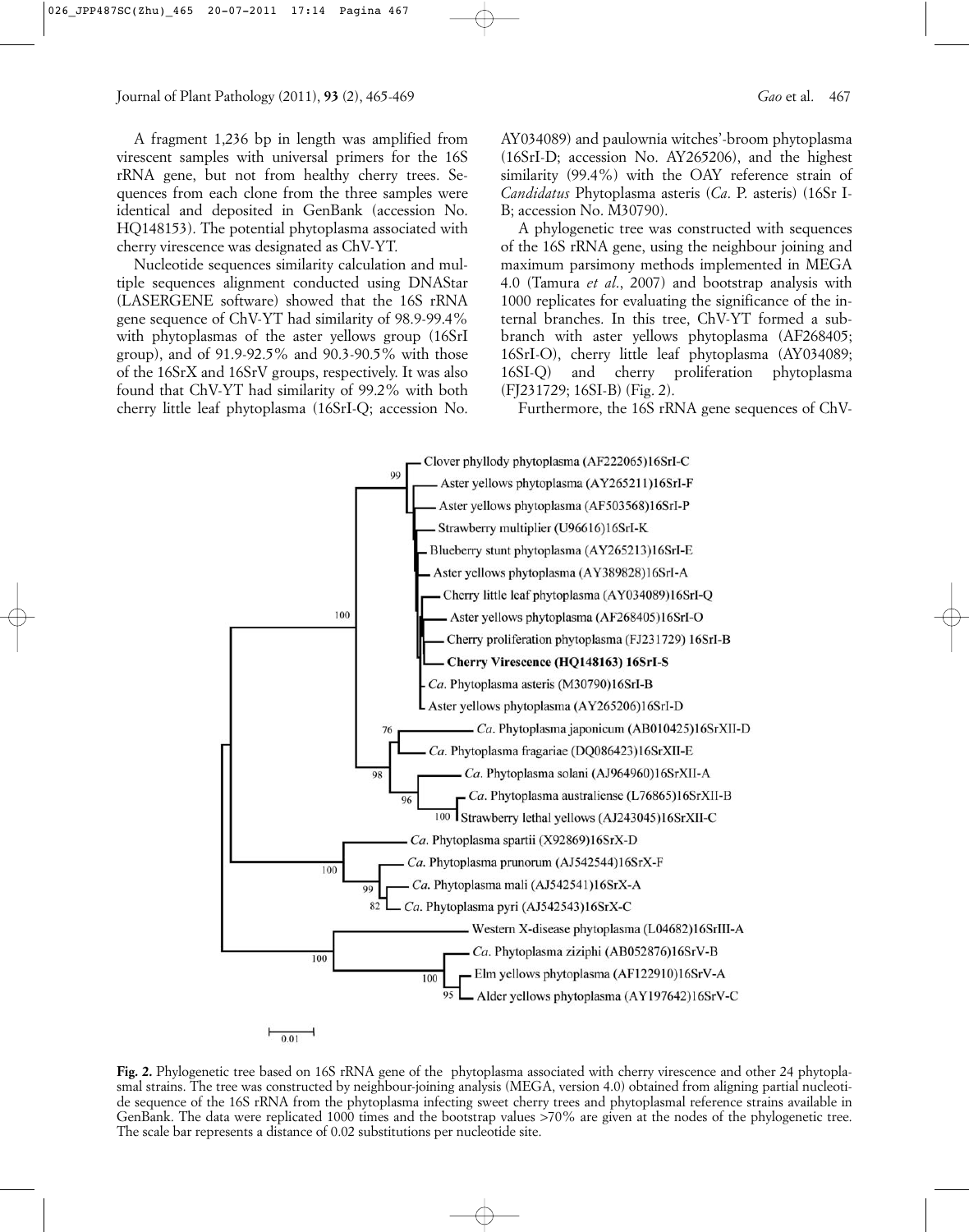YT and other 10 reference strains of the 16SrI group were analyzed by RFLP pattern comparison and the similarity coefficient calculated with Perl program (Wei *et al*., 2008). Results showed that ChV-YT shared similarity coefficient lower than 0.97 with all subgroups members (Table 1). Therefore, the ChV-YT isolate of the phytoplasma associated with cherry virescence in China belongs in the aster yellows group, representing a new subgroup, which is tentatively designated as 16SrI-S. The same results were obtained when the interactive online phytoplasma classification tool, iPhyClassifier (Zhao *et al*., 2009) was used to analyze the sequence (not shown).

The similarity and phylogenetic analyses of 16S rRNA gene sequence play a pivotal role in the differentiation of groups, but are not effective enough to differentiate some subgroups, including subgroups B and D of the 16SrI group. Thus, analysis of elongation factor EF-Tu gene (Marcone *et al*., 2000), SecY gene (Lee *et al*., 2006) and ribosomal protein gene (Gao *et al*., 2008) can help to elucidate the taxonomic status of a phytoplasmal strain.

In our study, the phytoplasma associated with cherry virescence disease was characterized and classified as a new subgroup, 16SrI-S, of '*Ca*. P. asteris' group based on the results of phylogenetic and RFLP analyses of the 16S rRNA gene. This is the first report on the occurrence of cherry virescence in China. However, the low incidence of the disease suggests that affected trees might have been introduced from other countries through commercial trading. To prevent disease spreading symptomatic cherry trees were eliminated. The possible occurrence of cherry virescence in other regions of China is now under investigation.

## **ACKNOWLEDGEMENTS**

This research was partially supported by grants from National Natural Science Foundation of China (NSFC, 30471138, 30971895), Specialized Research Funds from Ministry of Education (SRFDP, 20080434006) and General Administration of Quality Supervision, Inspection and Quarantine (GAQSIQ, 200810517) of the People's Republic of China.

## **REFERENCES**

- Cieslinska M., Morgas H., 2011. Detection and identification of '*Candidatus* Phytoplasma prunorum', '*Candidatus* Phytoplasma mali' and '*Candidatus* Phytoplasma pyri' in stone fruit trees in Poland. *Journal of Phytopathology* **159**: 217-222.
- Fialová R., Navrátil M., Válová P., Lauterer P., Kocourek F., Poncarová-Vorácková Z., 2004. Epidemioogy of European stone fruit yellows phytoplasma in the Czech Republic. *Acta Horticulturae* **657**: 483-487
- Gao R., Zhang G.M., Lan Y.F., Zhu T.S., Yu X.Q., Zhu X.P., Li X.D., 2008. Molecular characterization of phytoplasma associated with rose witches'-broom in China. *Journal of Phytopathology* **156**: 93-98.
- Gundersen D.E., Lee I.M., Schaff D.A., Harrison N.A., Chang C.J., Davis R.E., Kingsbury D.T., 1996a. Genomic diversity and differentiation among phytoplasma strains in 16S rRNA groups I (aster yellows and related phytoplasmas) and III (X disease and related phytoplasmas). *International Journal of Systematic Bacteriology* **46**: 64-75.
- Gundersen D.E., Lee I.M., 1996b. Ultra sensitive detection of phytoplasmas by nested PCR assays using two universal primer pairs. *Phytopathologia Mediterranea* **35**: 144-151.
- Landi F., Prandini A., Paltrinieri S., Mori N., Bertaccini A., 2007. Detection of different types of phytoplasmas in stone fruit orchards in northern Italy. *Bulletin of Insectology* **60**: 163-164.
- Laviña A., Sabaté J., García-Chapa M., Batle A., Torres E., 2004. Occurrence and epidemiology of European stone fruit yellows phytoplasma in Spain. *Acta Horticulturae* **657**: 489-494
- Lee I.M., Hammond R.W., Davis R.E., Gundersen D.E., 1993. Universal amplification and analysis of pathogen 16S rRNA for classification and identification of mycoplasmalike organisms. *Phytopathology* **83**: 834-842.
- Lee I.M., Zhu S., Gundersen D.E., Zhang C., Hadidi A., 1995. Detection and identification of a new phytoplasma associated with cherry lethal yellows in China. *Phytopathology* **85**: 1179.
- Lee I.M., Gundersen-Rindal D.E., Davis R.E., Bartoszyk I.M., 1998. Revised classification scheme of phytoplasmas based on RFLP analyses of 16S rRNA and ribosomal protein gene sequences. *International Journal of Systematic and Evolutionary Microbiology* **48**: 1153-1169.
- Lee I.M., Zhao Y., Bottner K.D., 2006. SecY gene sequence analysis for finer differentiation of diverse strains in the aster yellows phytoplasma groups. *Molecular and Cellular Probes* **20**: 87-91.
- Li H.H., Qiu B.S., Shi C.L., Jin K.X., Zhou Q., Huang X.J., 1997. PCR amplification of 16S rDNA of phytoplasma associated with cherry fasciated disease and RFLP analysis. *Forest Research* **10**: 478-481.
- Marcone C., Neimark H., Ragozzino A., Lauer U., Seemüller E., 1999. Chromosome sizes of phytoplasmas composing major phylogenetic groups and subgroups. *Phytopathology* **89**: 805-810.
- Marcone C., Lee I.M., Davis R.E., Ragozzino A., Seemüller E., 2000. Classification of aster yellows-group phytoplasmas based on combined analyses of rRNA and *tuf* gene sequences. *International Journal of Systematic and Evolutionary Microbiology* **50**: 1703-1713.
- Navratil M., Válová P., Fialová R., Petrová K., Fránová J., Nebesárová J., Poncarová-Vorácková Z., Karešová R., 2001. Survey for stone fruit phytoplasmas in Czech Republic. *Acta Horticulturae* **550**: 377-382.
- Paltrinieri S., Martini M., Stefani E., Pondrelli M., Fideghelli C., Bertaccini A., 2001. Phytoplasma infection in peach and cherry in Italy. *Acta Horticulturae* **550**: 365-370.
- Paltrinieri S., Bertaccini A., Lugaresi C., 2008. Phytoplasmas in declining cherry plants. *Acta Horticulturae* **781**: 409-415.